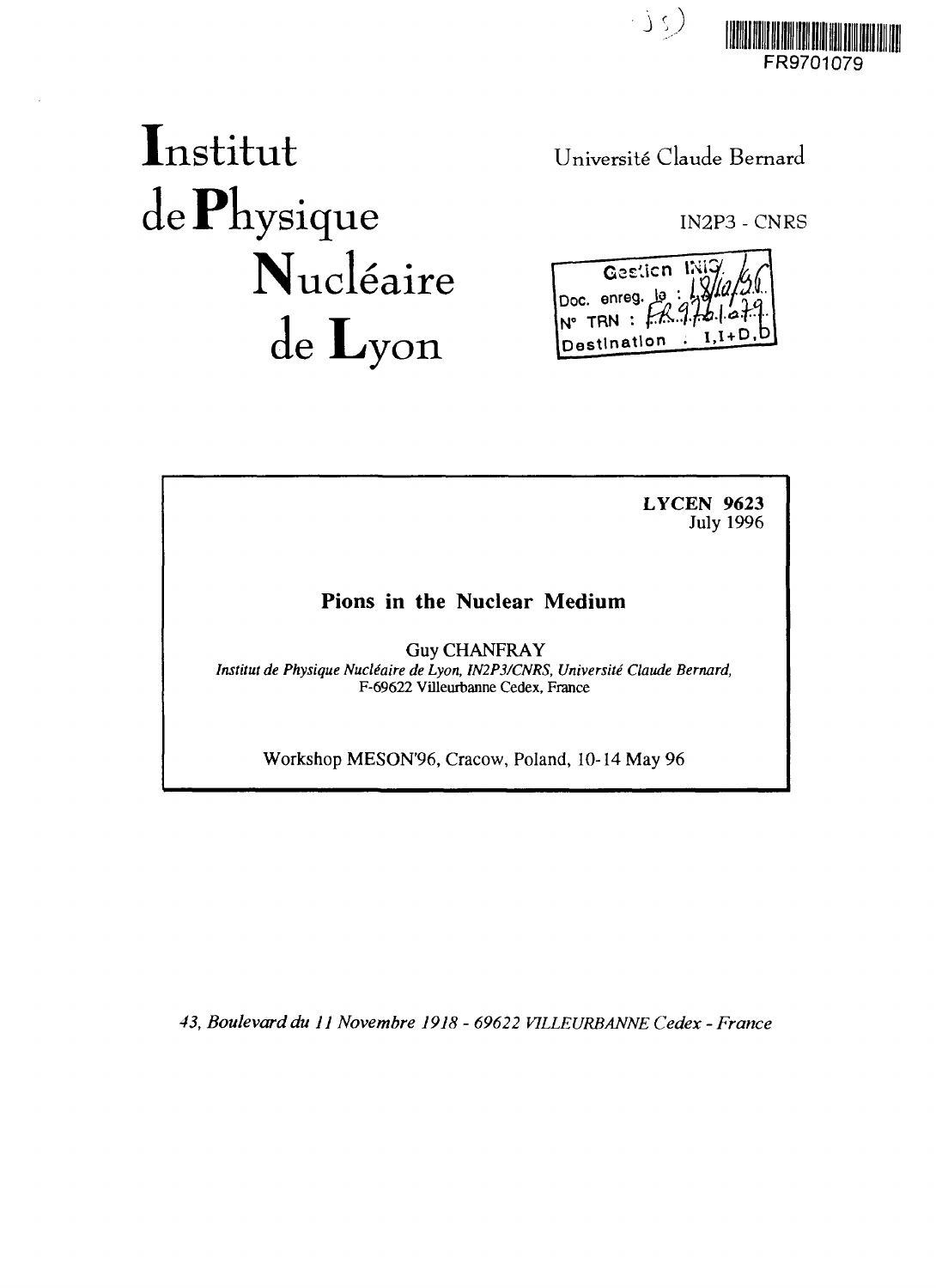#### **PIONS IN THE NUCLEAR MEDIUM<sup>1</sup>**

#### G.CHANFRAY

#### *IPN-Lyon, 43 Bd. du 11 Novembre 1918, F-69622 Villeurbanne Cedex, France.*

#### **Abstract**

*We discuss various aspects of pion physics in the nuclear medium. We first study s-wave pion-nucleus interaction in connection with chiral symmetry restoration and quark condensate in the nuclear medium. We then adress the question of p-wave pion-nucleus interaction and collective pionic modes in nuclei* and draw the consequences for in medium  $\pi\pi$  correlations especially in the scalar-isoscalar channel. We *finally discuss the modification of the rho meson mass spectrum at finite density and/or temperature in connection with relativistic heavy ion collisions.*

#### 1 Introduction

The physics of pions in the nuclear medium has already a long story. This domain contains two complementary aspects. The first one concerns the use of pions as a probe of the nucleus and the second one is devoted to the key role of the pion in the nuclear many-body problem. Most of the considerable knowledge which has been accumulated can be found in [1]. In this paper we will show that all these results are of prime importance for the understanding of new problematics of present day hadronuclear physics. In that respect we will discuss in section 2 the connection between chiral symmetry restoration and the s-wave pion-nucleus interaction. Section 3 is devoted to the physics of collective pion-delta modes, sometimes called pionic branch or pisobars. We discuss the consequences of these collective phenomena on two-pion propagation and correlations in nuclear matter (section 4). Finally we examine in section 5 the role of interacting  $\pi N\Delta$  configurations in highly excited matter produced in relativistic heavy ion collisions; special emphasis will be put on the rho meson whose mass spectrum may reveal significative modification of the vacuum structure at finite density and/or temperature

# 2 Chiral symmetry restoration and s-wave pion-nucleus interaction

Asymptotic freedom and color confinement are usually considered as the most prominent properties of our theory of strong interaction, Quantum Chromodynamics (QCD). However QCD also possesses an almost exact symmetry, the  $SU(2)_R \otimes SU(2)_L$  chiral symmetry which is certainly the most important key for the understanding of many phenomena in low energy hadron physics. This symmetry originates from the fact that the QCD Lagrangian is almost invariant under the separate flavor *SU(2)* transformations of right handed  $q_R = (u_R, d_R)$  and left handed  $q_L = (u_L, d_L)$  light quark fields u and d

$$
q_R \to e^{i\vec{\tau}.\vec{\alpha}_R/2} q_R \qquad q_L \to e^{i\vec{\tau}.\vec{\alpha}_L/2} q_L \tag{1}
$$

The small explicit violation of chiral symmetry is given by the mass term of the QCD Lagrangian which is, neglecting isospin violation,

$$
\mathcal{L}_{\chi SB} = -m_q \left( \bar{u}u + \bar{d}d \right) \tag{2}
$$

<sup>1</sup>  *Talk given at the Workshop MESON'96, Cracow, Poland, 10-14 may 96*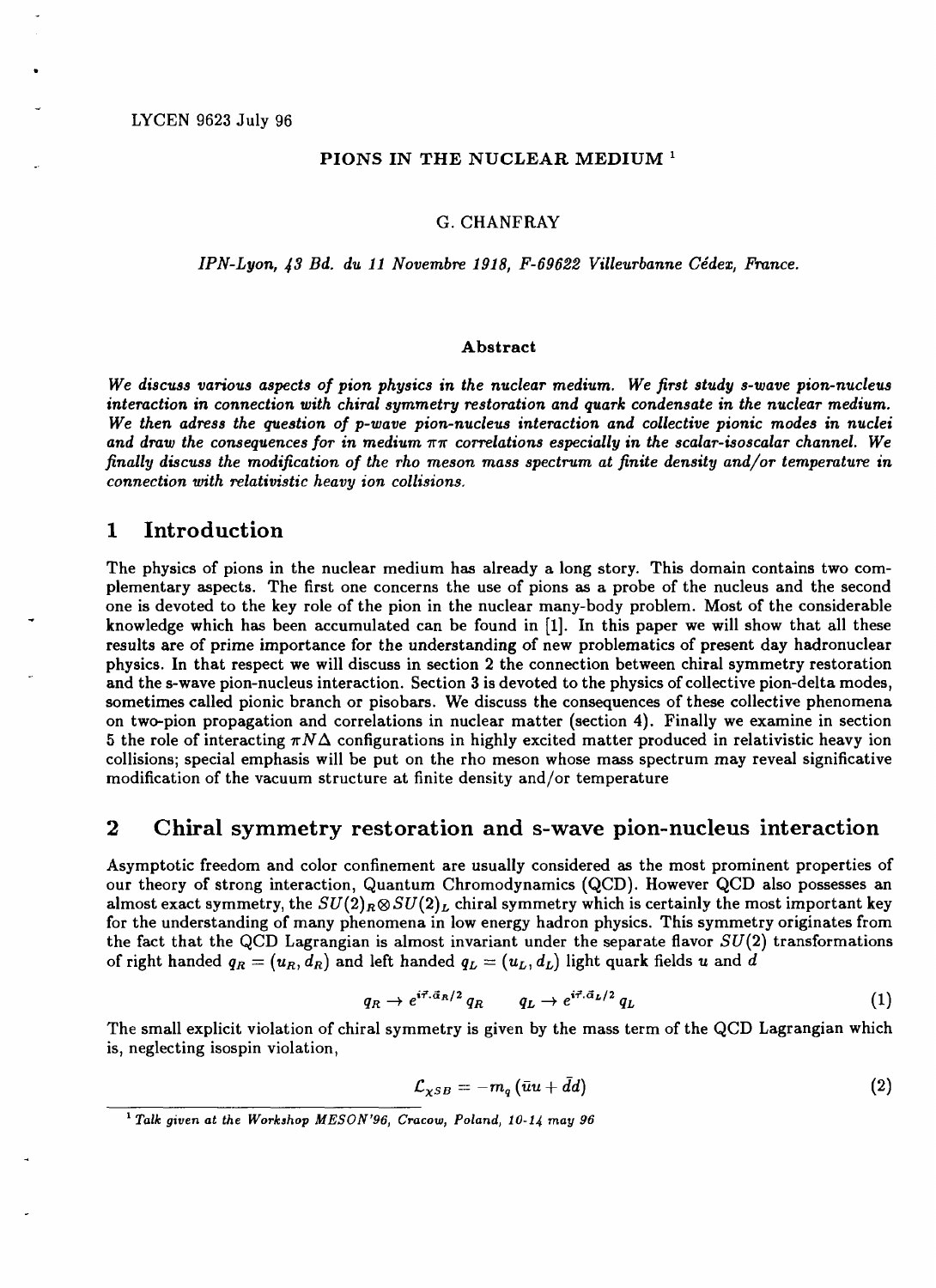where the averaged light quark mass  $m_q = (m_u + m_d)/2 \leq 10 MeV$ , the scale of explicit chiral symmetry breaking, has to be compared with typical hadron masses of order 1 *GeV,* indicating that the symmetry is excellent. The normal Wigner realization would imply a doubling of the flavor *SU(2)* symmetry built on left-handed and right-handed quarks. Each hadron should have a chiral partner with opposite parity and about the same mass. This is obviously not the case since, for instance, the first hypothetical chiral partner of the nucleon is the  $S_{11}$  resonance whose mass is larger than  $1.5 \, GeV$ . However a symmetry present at the level of the Lagrangian is not necessarily realized in the spectrum. This is precisely what happens for chiral symmetry which is realized in the Goldstone manner or, equivalently stated, is spontaneously broken. One order parameter of this breaking in the QCD vacuum is provided by the quark condensate

$$
\langle \bar{q}q \rangle_{vac} = \frac{1}{2} \langle \bar{u}_R u_L + \bar{u}_L u_R + \bar{d}_R d_L + \bar{d}_L d_R \rangle \simeq -(220 \, MeV)^3 \tag{3}
$$

which is an observable which mixes left-handed and right-handed quarks. The associated Goldstone boson is the pion whose small mass comes from the small explicit chiral symmetry breaking. There is a very important relation relating the explicit and spontaneous breaking at the quark scale and at the hadronic scale namely the Gell-Mann-Oakes-Renner relation [2] valid to lowest order in the explicit symmetry breaking parameters  $(m_q, m_\pi^2)$ 

$$
-2m_q < \bar{q}q >_{vac} = m_\pi^2 f_\pi^2 \tag{4}
$$

where the pion decay constant  $f_{\pi}$  plays the role of the order parameter for the spontaneous breaking at the hadronic level. The dynamical origin of this spontaneous breaking, highly non pertubative in nature, is not yet fully understood. However, we have very good reasons to believe (based on lattice simulation or effective hadron theories) that the quark condensate decreases, indicating partial restoration of the symmetry, with increasing baryonic density and/or temperature. Hence, before the full restoration at some critical density  $\rho_c$  and critical temperature  $T_c \simeq 150 - 200 MeV$  we expect that the mesons, which are the first excitations of the QCD vacuum, will be appreciably modified.

Already in nuclear matter at normal density  $\rho_0$  there is a sizeable restoration of chiral symmetry whose origin can be understood in a very simple picture. A nucleon embedded in nuclear matter can be seen as a bubble in the QCD vacuum in which chiral symmetry is restored. Therefore on the average, the quark condensate will decrease. This qualitative statement can be made quantitative with the first order result [3], derived with help of the GOR relation

$$
R_{first\,order} = \frac{<\bar{q}q(\rho)>}{<\bar{q}q>_{vac}} = 1 - \frac{\rho \Sigma_N}{f_\pi^2 m_\pi^2}
$$
\n
$$
(5)
$$

Hence, to leading order in density the amount of chiral symmetry restoration, given by the ratio *R,* is governed by the pion-nucleon sigma commutator  $\Sigma_N = \langle N | [Q_i^5, [Q_i^5, H]] | N \rangle \sim 45 MeV$ , which is a measure of the explicit symmetry breaking on the nucleon. Putting the numbers together we find a 30% restoration at normal nuclear matter density or in the interior of heavy nuclei. This result, valid for a non-interacting medium, can be promoted to an exact result [4] provided the  $\pi N$  sigma commutator is replaced by the full  $\pi$ -Nucleus sigma commutator (per nucleon)  $\Sigma_N(\rho)$ 

$$
R = \frac{\langle \bar{q}q(\rho) \rangle}{\langle \bar{q}q \rangle_{vac}} = 1 - \frac{\rho \bar{\Sigma}_N(\rho)}{f_\pi^2 m_\pi^2} \tag{6}
$$

$$
\tilde{\Sigma}_N(\rho) = \frac{1}{A} < A \left[ \left[ Q_i^5, \left[ Q_i^5, H \right] \right] \right] A > \tag{7}
$$

An alternative form of the exact result (6) can be obtained by introducing the interpolating PCAC pion field related to the divergence of the axial current according to  $\varphi_i = -\partial_\mu A^\mu_i/f_\pi m^2$ . There is a venerable low energy theorem [5] which states that the double sigma commutator on any target is proportionnal to the total isoscalar scattering amplitude between the target and PCAC soft pion *i.e.* a pion with a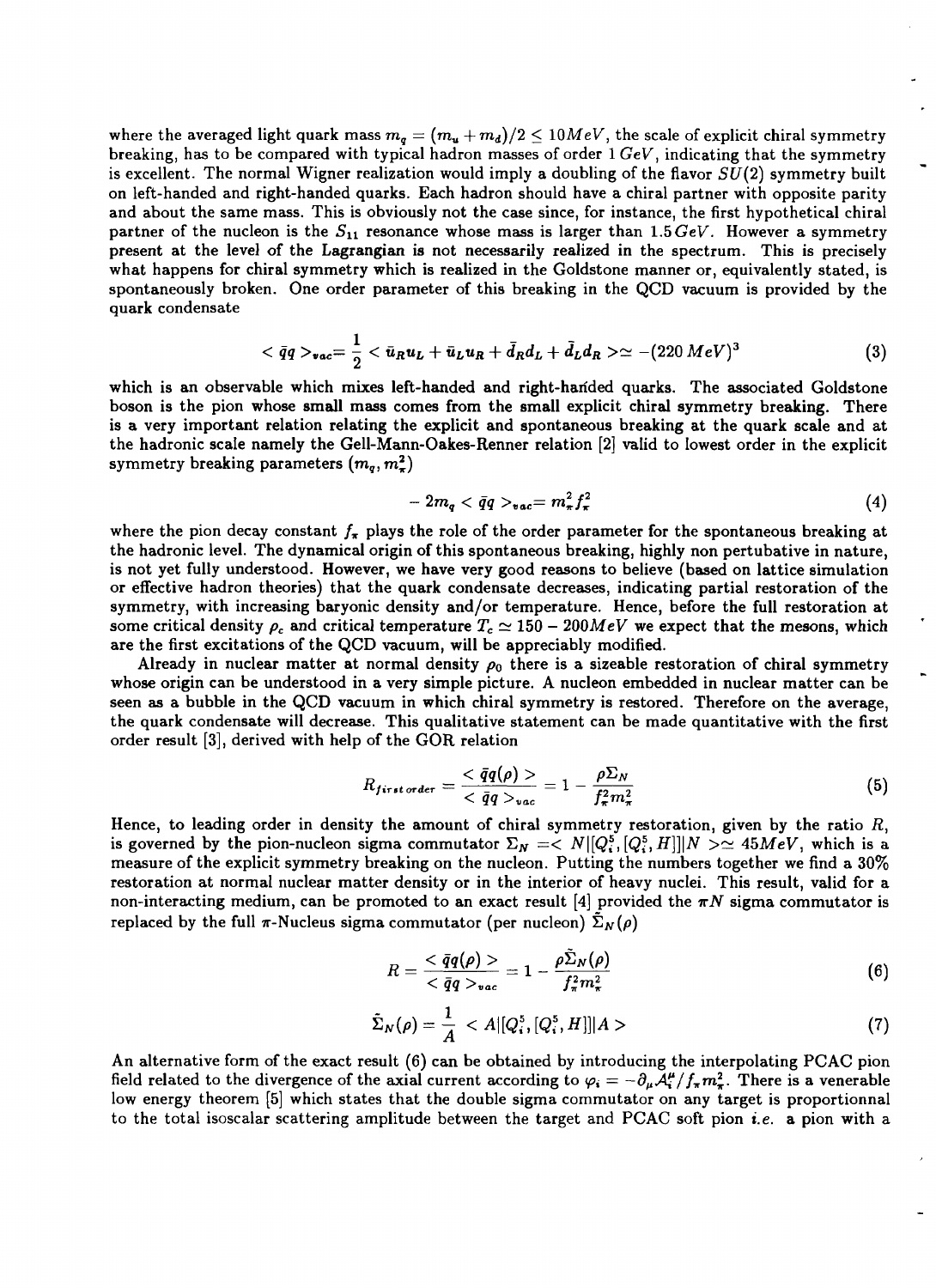vanishing energy momentum. As a consequence, it can be shown that equ.(6) takes the equivalent form [6]

$$
R = \frac{m_{\pi}^2}{m_{\pi}^2 + \Pi(0)} = 1 - \frac{\Pi(0)}{m_{\pi}^2 + \Pi(0)}
$$
(8)

where  $\Pi(0)$  is the full PCAC pion self-energy at four momentum  $q = 0$  and corresponds physically to the soft pion-nucleus optical potential. The advantage of this formulation, which is at least to me more intuitive, is that all the mechanisms governing chiral symmetry restoration can be described in terms of contributions to the full soft pion-nucleus amplitude per unit volume  $T = \Pi(0)/[1 + \Pi(0)/m_{\pi}^2]$ . Keeping only in *T* the Born term  $\Pi(0)$  limited to first order in density, namely  $T_{Born}^0 = \Pi^0(0) = \rho \Sigma_N / f_\pi^2$ , we recover back the first order result (5). However, the full T matrix deviates from the optical potential  $\Pi(0)$  by coherent rescattering (i.e the denominator in T). The fact that the first order optical potential  $\Pi^0$  is repulsive may lead to the conclusion that coherent rescattering hinders chiral symmetry restoration. In other words, as proposed by M. Ericson [7], there is a possible reaction of the medium against chiral symmetry restoration.

In two recent papers [4, 8] we have studied how much this conclusion might be altered by higher order contributions to the irreducible pion self energy  $\Pi(0)$  such as pion exchange effects or the influence of short range correlations combined with higher order exchange effects.

The effect of pion exchange can be obtained quantitatively by the direct evaluation of the ground state expectation value  $\langle H_{\chi SB} \rangle = (1/2) \langle A| \int dr m_{\pi}^2 \vec{\varphi} . \vec{\varphi}(r) | A \rangle$  on a correlated ground state wave function or, in the PCAC picture, by calculating the scattering amplitudes, such as the one depicted in fig la, within the standard non linear chiral Lagrangian. We found [4] a slight acceleration of chiral symmetry restoration given by  $\delta R \simeq -0.04$  ( $\rho/\rho_0$ )<sup>2</sup>, a 4% effect at normal nuclear matter density, closely linked to the pion excess.

The incoherent rescattering represents the rescattering of the soft pion in presence of short range correlations represented by a double wavy line on fig.lb. The intermediate pion of fig.lb acquires a momentum  $q_c \simeq 1/R_c \simeq m_\omega \simeq 700 MeV$  where  $R_c$  is the size of the pair correlation hole. Consequently, the corresponding contribution to the pion self energy possesses a piece going as  $q_c^2$  in manifest conflict with chiral symmetry. We have shown [8], using a linear sigma model (fig.lc) or non linear sigma model (fig.1d), that higher order corrections exactly cancel this  $q_c^2$  piece, as it should be. The net effect of short range correlations is thus weak. Their effect becomes negligibely small if the scalar-isoscalar radius *R<sup>s</sup> ,* much larger than the correlation hole radius *Rc,* is taken into account.

In the linear sigma model, the remaining effect of higher order contributions such as depicted on fig.lc is extremely large. For instance Birse and Mac Govern [9] found a contribution

$$
\delta\Pi = \frac{5}{2}m_{\pi}^2 \left(\frac{\rho \Sigma_N}{f_{\pi}^2 m_{\pi}^2}\right)^2 \qquad \rightarrow \qquad \delta R = -\frac{5}{2} \left(\frac{\rho \Sigma_N}{f_{\pi}^2 m_{\pi}^2}\right)^2 \simeq -0.25 \left(\frac{\rho}{\rho_0}\right)^2 \tag{9}
$$

but such a result is ruled out by standard  $\pi$ -nucleus phenomenology yielding for instance a unrealistically large  $(b_0)_{eff}$ . To look, in a more realistic way, at the inluence of higher order terms we start from the non linear Lagrangian

$$
\mathcal{L}=i\bar{\psi}\gamma^{\mu}\partial_{\mu}\psi-g\bar{\psi}(\sigma+i\vec{\tau}\cdot\vec{\pi}\gamma_{5})\psi+\frac{1}{2}(\partial_{\mu}\sigma\partial^{\mu}\sigma+\partial_{\mu}\vec{\pi}\cdot\partial^{\mu}\vec{\pi})+f_{\pi}^{2}m_{\pi}^{2}\sigma-\frac{\Sigma_{N}}{f_{\pi}^{2}}\sigma\bar{\psi}(\sigma+i\vec{\tau}\cdot\vec{\pi}\gamma_{5})\psi
$$
 (10)

with  $\sigma = (f_{\pi}^2 - \bar{\pi}^2)^{1/2}$ . We have explicitely included in eq.(10) a chiral symmetry breaking piece proportionnal to  $\Sigma_N$  to obtain the correct pion-nucleon sigma term at the tree level while maintaining the QCD algebraic identity  $H_{\chi SB} = [Q_i^5, [Q_i^5, H]]$ . For convenience we introduce a new nucleon field and the PCAC pion field according to

$$
N = \left(\frac{\sigma + i\vec{\tau}.\vec{\pi}\gamma_5}{f_\pi}\right)^{1/2} \psi \qquad \vec{\varphi} = \vec{\pi} \left(1 - \frac{\Sigma_N \bar{N}N}{f_\pi^2 m_\pi^2}\right) \tag{11}
$$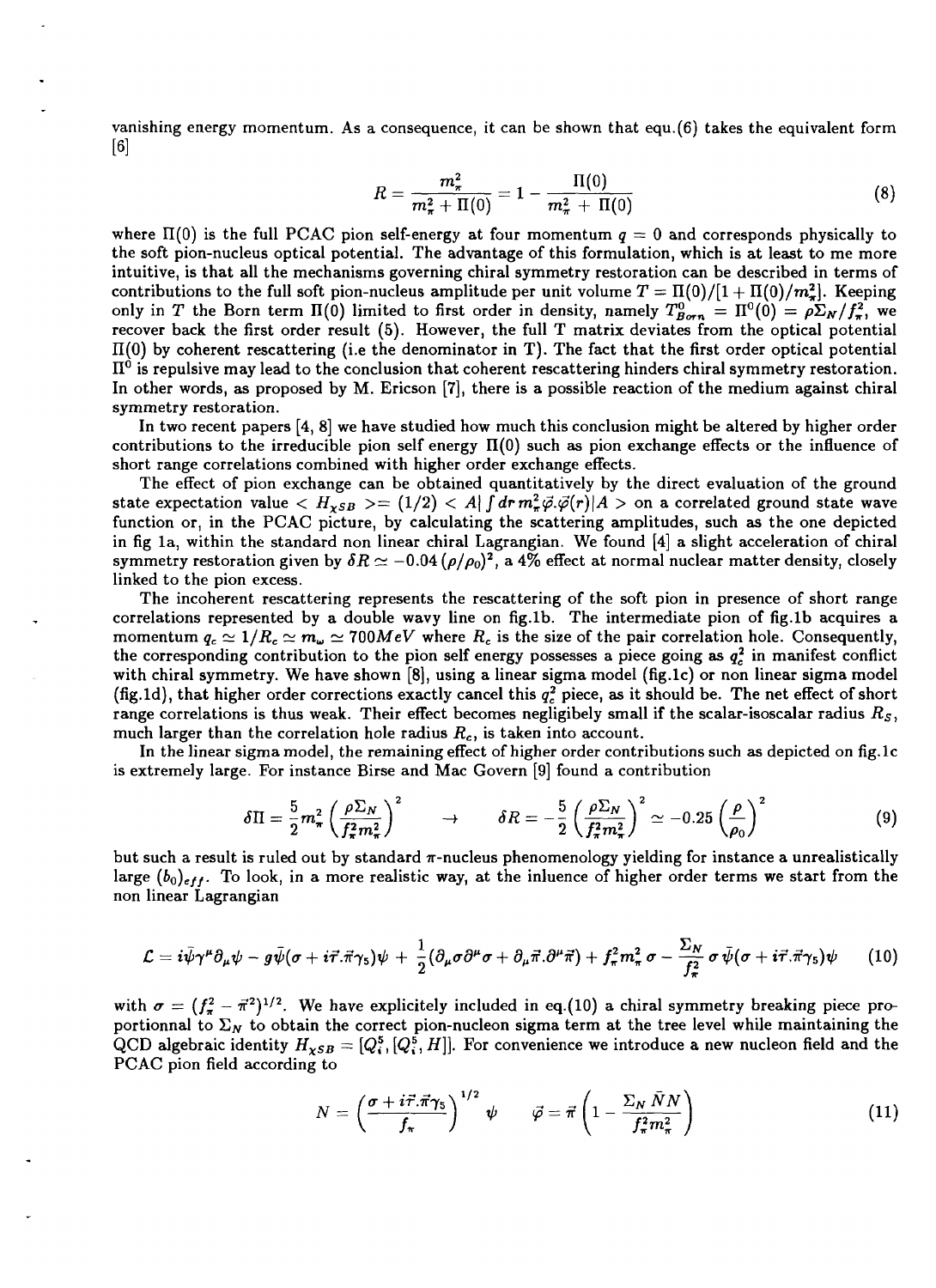

Figure 1: Examples of medium correction to the pion-nucleus sigma term governing chiral symmetry restoration.The external dashed lines represent soft pions. (la) pion exchange, (lb) Incoherent rescattering in presence of short range correlations, (lc) Higher order exchange in the linear sigma model. (Id) Higher order contact terms in the non linear sigma model.

This generates a new form for the chiral symmetry breaking piece [8]

$$
\mathcal{L}_{\chi SB} = f_{\pi}^2 m_{\pi}^2 \left( 1 - \frac{\Sigma_N \bar{N} N}{f_{\pi}^2 m_{\pi}^2} \right) - \frac{1}{2} m_{\pi}^2 \frac{\varphi^2}{1 - \Sigma_N \bar{N} N / f_{\pi}^2 m_{\pi}^2} + O(\varphi^4)
$$
(12)

From the above equation we can directly read off the result for the soft pion optical potential

$$
T_{soft}^{Born} = \Pi(0) = \frac{\rho \Sigma_N / f_{\pi}^2}{1 - \rho \Sigma_N / f_{\pi}^2 m_{\pi}^2}
$$
(13)

We see that the first order optical potential is renormalized by a set of higher order contact terms such as displayed on fig.Id. The distorsion of the soft pion wave through coherent rescattering modifies the Born amplitude in such a way that the free nucleon amplitude is recovered

$$
T = \frac{\Pi(0)}{1 + \Pi(0)/m_{\pi}^2} = \frac{\rho \Sigma_N}{f_{\pi}^2}
$$
 (14)

One can also notice that this result could have been directly obtained by taking the expectation value of  $-\mathcal{L}_{\chi SB}$ . Hence coherent rescattering is exactly cancelled by the contact terms, contrary to what happens in the linear sigma model where it is overcompensated.

From the above discussion one can draw the following conclusions :

- The role of short range correlations in chiral symmetry restoration is always very small.

- The reaction of the medium against chiral symmetry restoration, associated to coherent rescattering, seems to be always compensated by higher order exchange contributions

- The main deviation of the nuclear sigma term with respect to the bare nucleon sigma term originates from pion exchange associated to pion excess in nuclei. Nevertheless, some higher order terms in the density may very well be present in the effective chiral Lagrangian governing low energy hadron and nuclear physics. These terms still largely unknown should be determined by experiments and may alter this last conclusion. However, an experimental information on the nuclear sigma term can be obtained through a Fubini-Furlan type analysis whose only input are scattering data. As shown in [4] the deviation of the nuclear sigma term with respect to the bare pion-nucleon sigma term lies in the range  $3 - 9$  MeV (depending on the assumptions on a dispersive correction) and is compatible with the calculated pion exchange contribution.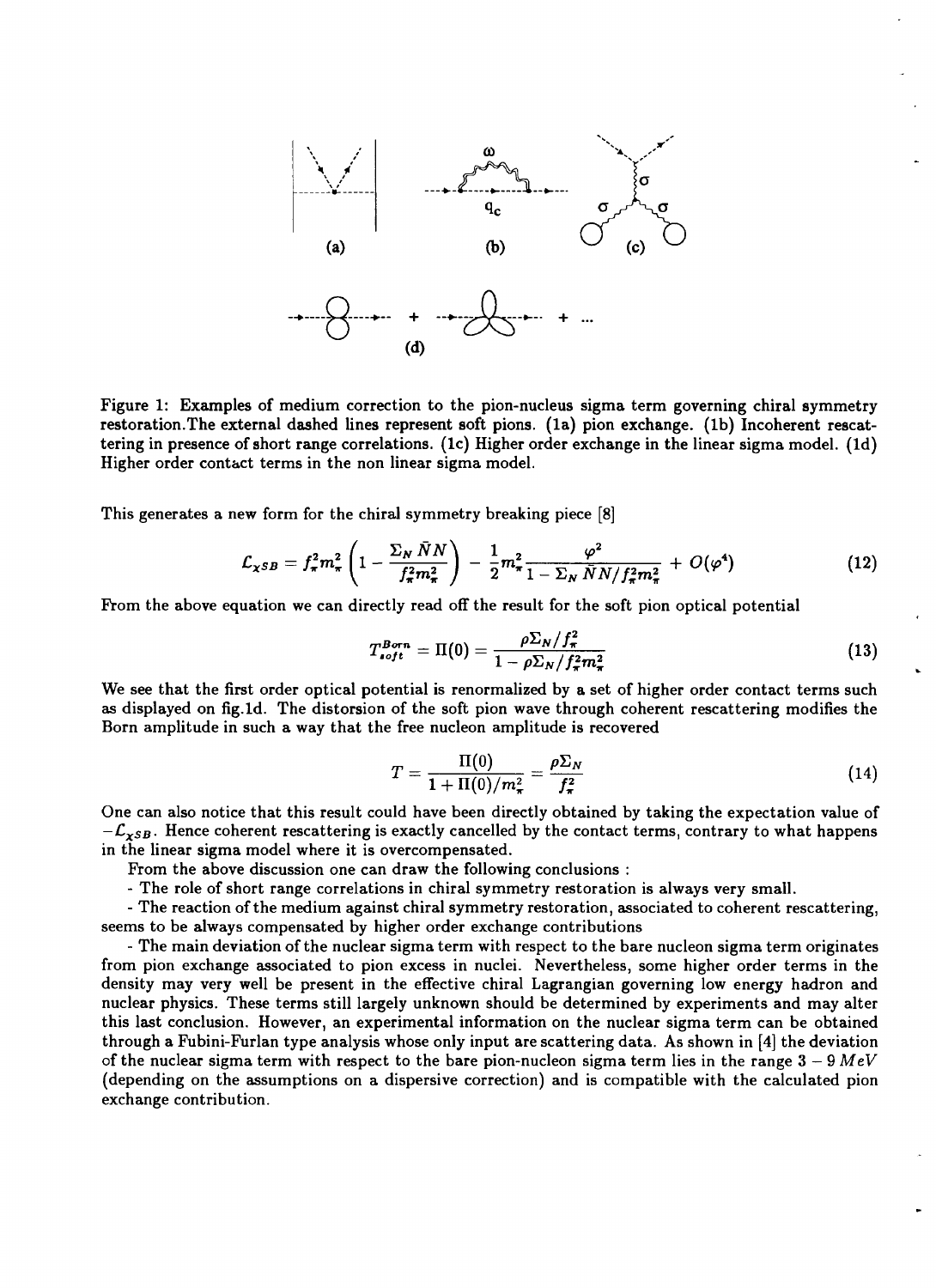## 3 Collective pionic modes and p-wave pion-nucleus interaction

The propagation of a high energy pion (say  $\omega > m_{\pi}$ ) is modified mainly by its p-wave self-interaction in the nuclear medium. The pion propagator has the form :

$$
D_{\pi}(k,\omega) = [\omega^2 - \omega_k^2 - S(k,\omega)]^{-1} \qquad (15)
$$

The p-wave self-energy is dominated by the virtual  $\Delta h$  excitations and it is extremely important to incorporate the effect of the repulsive short-range correlations through the introduction of the *g'* parameter. In a more refined description (see below) the coupling of the pion to *ph* and *2p2h* excitations should also be included. It is possible to understand the main aspects of pion propagation and pionic collective modes within a very simple two-levels model [10]. Keeping only the coupling to  $\Delta h$  states in the static approximation  $(\epsilon_{\Delta k} = \sqrt{k^2 + M_{\Delta}^2} - M_N)$  and neglecting the delta width, the pion self-energy has the form :

$$
S(k,\omega) = k^2 \tilde{\Pi}^0(k,\omega) = k^2 \Pi^0(k,\omega) / (1 - g'_{\Delta \Delta} \Pi^0(k,\omega))
$$
 (16)

Here  $g'_{\Delta \Delta}\simeq 0.5$  accounts for the short range screening of the pol<mark>arisat</mark>ion bubble  $\Pi^0$  which has the usual form :

$$
\Pi^{0}(\boldsymbol{k},\omega)=\frac{4}{9}\left(\frac{f_{\pi N\Delta}^{*}}{m_{\pi}}\Gamma(\boldsymbol{k})\right)^{2}\rho\left(\frac{1}{\omega-\epsilon_{\Delta\boldsymbol{k}}+i\eta}-\frac{1}{\omega+\epsilon_{\Delta\boldsymbol{k}}}\right) \tag{17}
$$

It is a simple matter to show that the full pion propagator takes the following form

$$
D_{\pi}(k,\omega;\rho)=\frac{Z_1(k,\omega;\rho)}{\omega^2-\Omega_1^2(k,\omega;\rho)+i\eta}+\frac{Z_2(k,\omega;\rho)}{\omega^2-\Omega_2^2(k,\omega;\rho)+i\eta}
$$
(18)

Due to its coupling to the  $\Delta$  it is clear that the  $\pi$  (and the  $\Delta$  as well) is no longer an eigenstate of the system but becomes a mixture of two  $\pi\Delta$  modes with eigenenergy  $\Omega_1, \Omega_2$  ( $\Omega_1 < \Omega_2$ ) and strength  $Z_1, Z_2$  ( $Z_1 + Z_2 = 1$ ) shown on figure 2. At low momentum the lower branch sometimes called the pionic branch is dominantly pionic whereas the upper branch is mainly made of  $\Delta h$  states; the two branches exchange their structure at momentum transfers of the order of  $2-3m<sub>\pi</sub>$ . The very important point for the following discussion (next section) is the smallness of the group velocity  $d\Omega_1/dk$  associated to the pionic branch at low momentum transfer and at sufficiently high density. In spite of its simplicity this model gives the position and the strength of these branches close to the results of much more detailed calculation [11].

The lower (pionic) branch is mainly space-like and is in principle accessible by looking at the longitudinal spin-isospin response with a well chosen probe. The propagation of the excitation in the medium through the pion builds up the collective response of the nucleus as shown in fig. 3a. Consequently, the delta-hole bump will be depopulated in favor of the pionic branch. Hence, a signature of these collective effects should be the downwards shift of the delta peak with respect to its position in the free nucleonic response or in the transverse response measured with real and virtual photons. Despite their peripheral character, we believe that the  $(^3He, T)$  experiment performed at SATURNE at  $2 GeV$  incident energy [12] gives a clear indication in favor of the existence of these collective modes. The *(<sup>3</sup>He,T)* data on various nuclei ranging from carbon to lead show a systematic downwards shift of about 70 *MeV* with respect to the proton data (see fig. 4). Sophisticated calculations [13] without free parameters (in the sense that all the needed ingredients have been extracted from phenomenology) have shown that the collective effects are absolutely needed to explain the data (fig. 4); similar conclusions have been reached in [14]. The decay channels of these collective modes have also been studied at SATURNE [15] and are still compatible with the above collective mechanism. The most direct evidence of the real existence of these collective modes is probably the experimental observation of coherent pion production, the target nucleus remaining in its ground state, shown of fig. 3b. A new dedicated experiment is presently performed to study in detail coherent pion production; details on this last topic can be found in the papers of B. Ramstein and L. Farhi in these proceedings.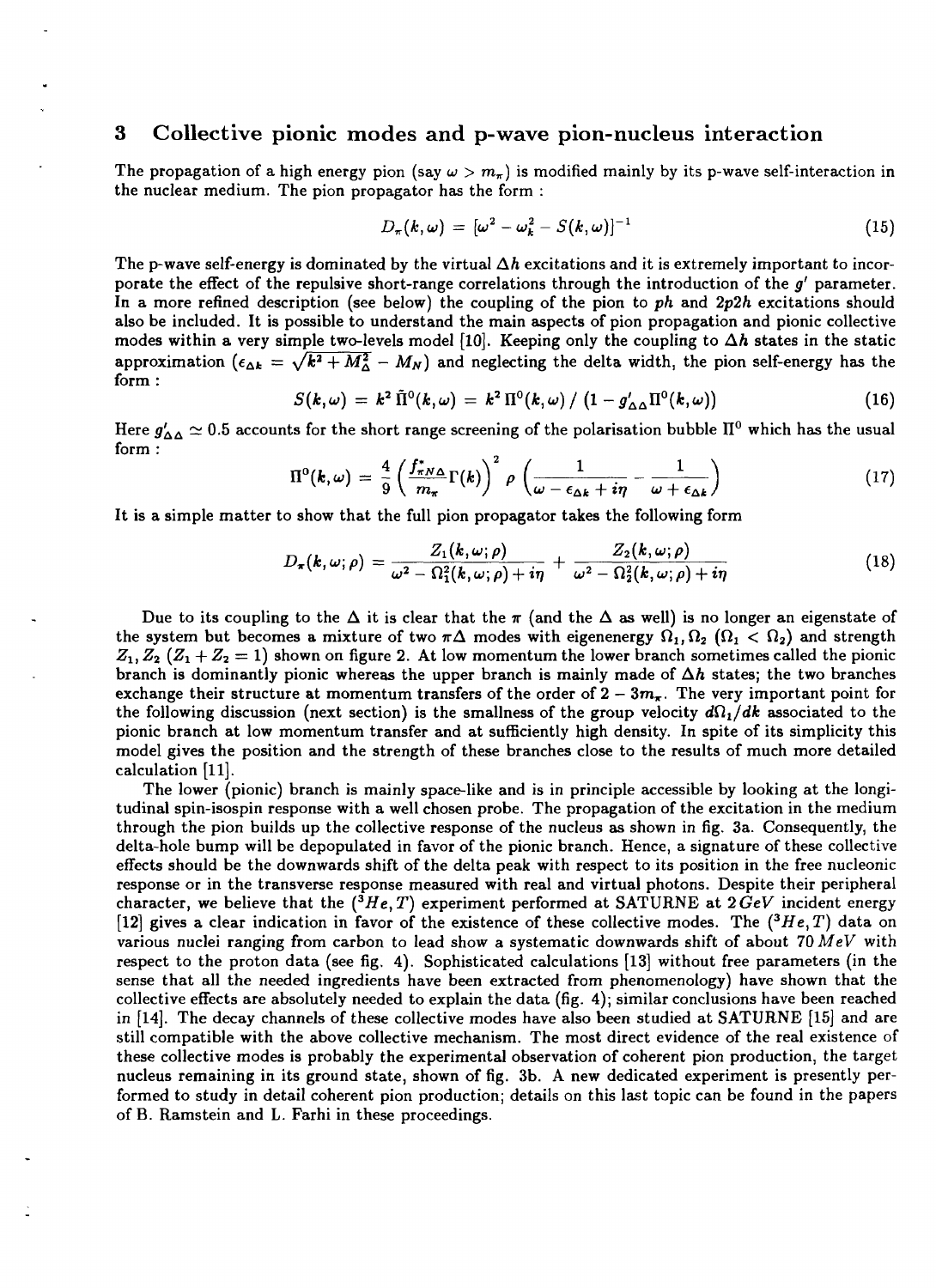

Figure 2: Dispersion curves for  $\Omega_1,\,\Omega_2$  and  $Z_1$  weight factor for various values of  $\rho/\rho_0.$  The free pion and delta branches are also shown.



Figure 3: (3a) Propagation of the longitudinal spin-isospin excitation in the nuclear medium. (3b) Coherent pion.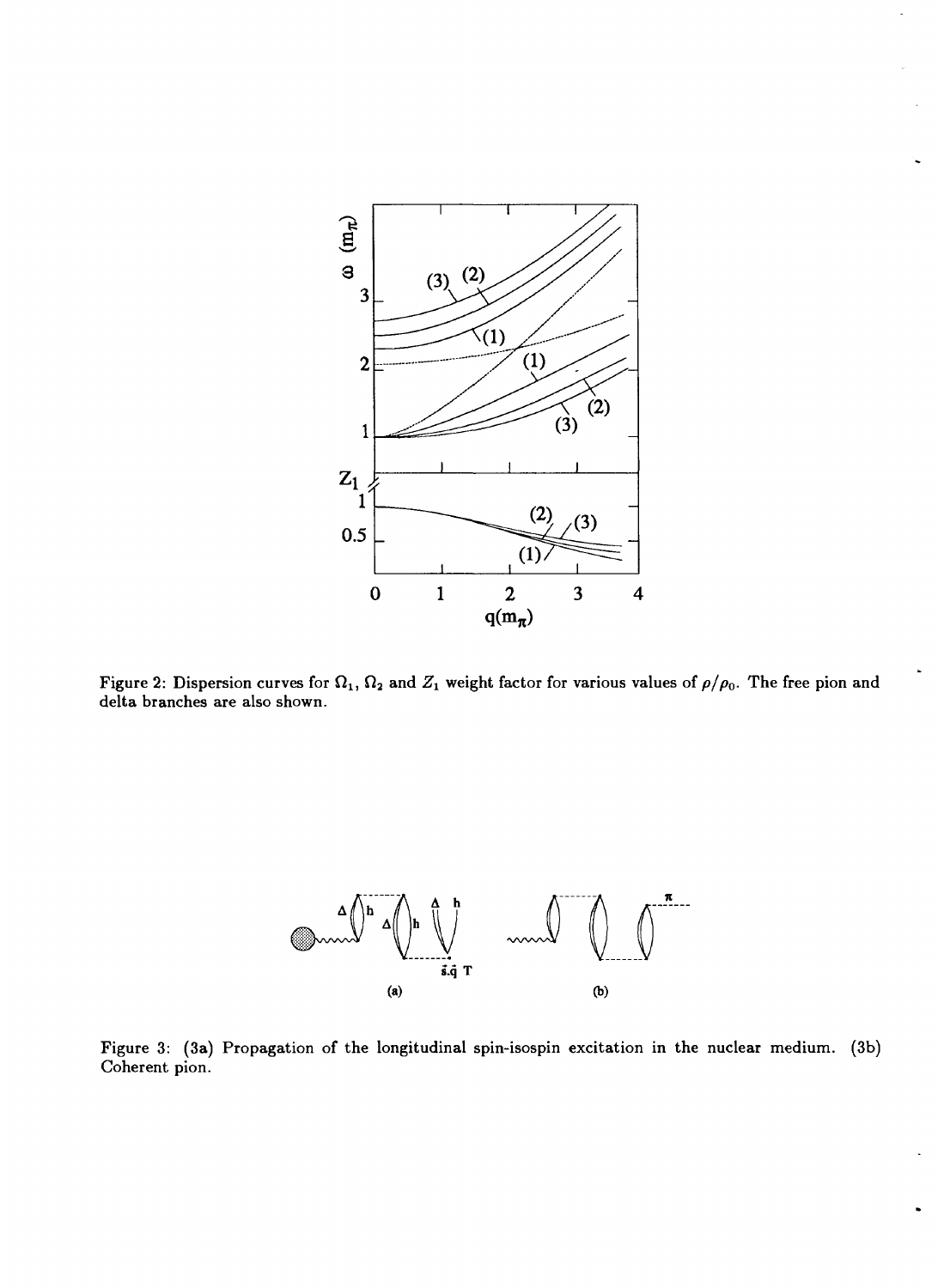

Figure 4: Comparison of theory to experiment for  $\Delta$  excitation in <sup>208</sup> $Pb$  by the (<sup>3</sup> $He,T)$  reaction at 2  $GeV$ and zero angle. The dot-dashed curve is the first order response and the full curve includes collective  $\pi\Delta$ effects. The dashed curve corresponds to a calculation on a proton target.

#### 4 Pion-pion correlation and two-pion resonances in nuclear matter

Since the pion propagation properties are significantly modified in nuclear matter, one can also expect two-pion systems such as two-pion resonances to be also appreciably modified. For this purpose let us consider the two-pion propagator in nuclear matter. For a two-pion system in its center of mass frame with relative momentum *k* and total energy *E,* it reads :

$$
G_{2\pi}(k,E) = \int \frac{i dk^0}{2\pi} D_{\pi}(k,k_0) D_{\pi}(-k,E-k_0)
$$
 (19)

In the two level model, its explicit expression is :

$$
G_{2\pi}(k,E) = \sum_{i,j=1}^{2} \frac{\Omega_i(k) + \Omega_j(k)}{2\Omega_i(k)\Omega_j(k)} \frac{1}{E^2 - (\Omega_i(k) + \Omega_j(k))^2 + i\eta}
$$
(20)

Obviously in the zero density limit one recovers the bare two pion propagator namely  $(E^2-4\omega_{\bm{k}}^2+\bm{i}\eta)^{-1}.$ To construct the full effective interaction ( T matrix) one starts from a certain model for the  $\pi\pi$  potential built with bare meson exchanges whose parameters are fitted on phase shifts and scattering lengths. The T matrix (invariant scattering amplitude) is obtained as a solution of the Lippman-Schwinger equation

$$
T(q,q';E) = V(q,q';E) + \int \frac{dk}{(2\pi)^3} V(q,k;E) G_{2\pi}(k,E) T(k,q';E)
$$
 (21)

projected on the various channels such as  $I = J = 0$  ( $\sigma$  channel) or  $I = J = 1$  ( $\rho$  channel). A very important remark can be made : at low energy the two pion strength distribution (i.e. *ImT)* receives a contribution of the type :

$$
\int \frac{dk}{(2\pi)^3} \frac{Z_1(k)}{\Omega_1(k)} \delta(E^2 - 4\Omega_1^2(k)) \tag{22}
$$

which gives after phase space integration a factor  $\left[\frac{d\Omega_1(k)}{dk}\right]^{-1}$ . Since the group velocity  $\frac{d\Omega_1(k)}{dk}$ may become very small at low momentum with increasing density, an accumulation of strength near the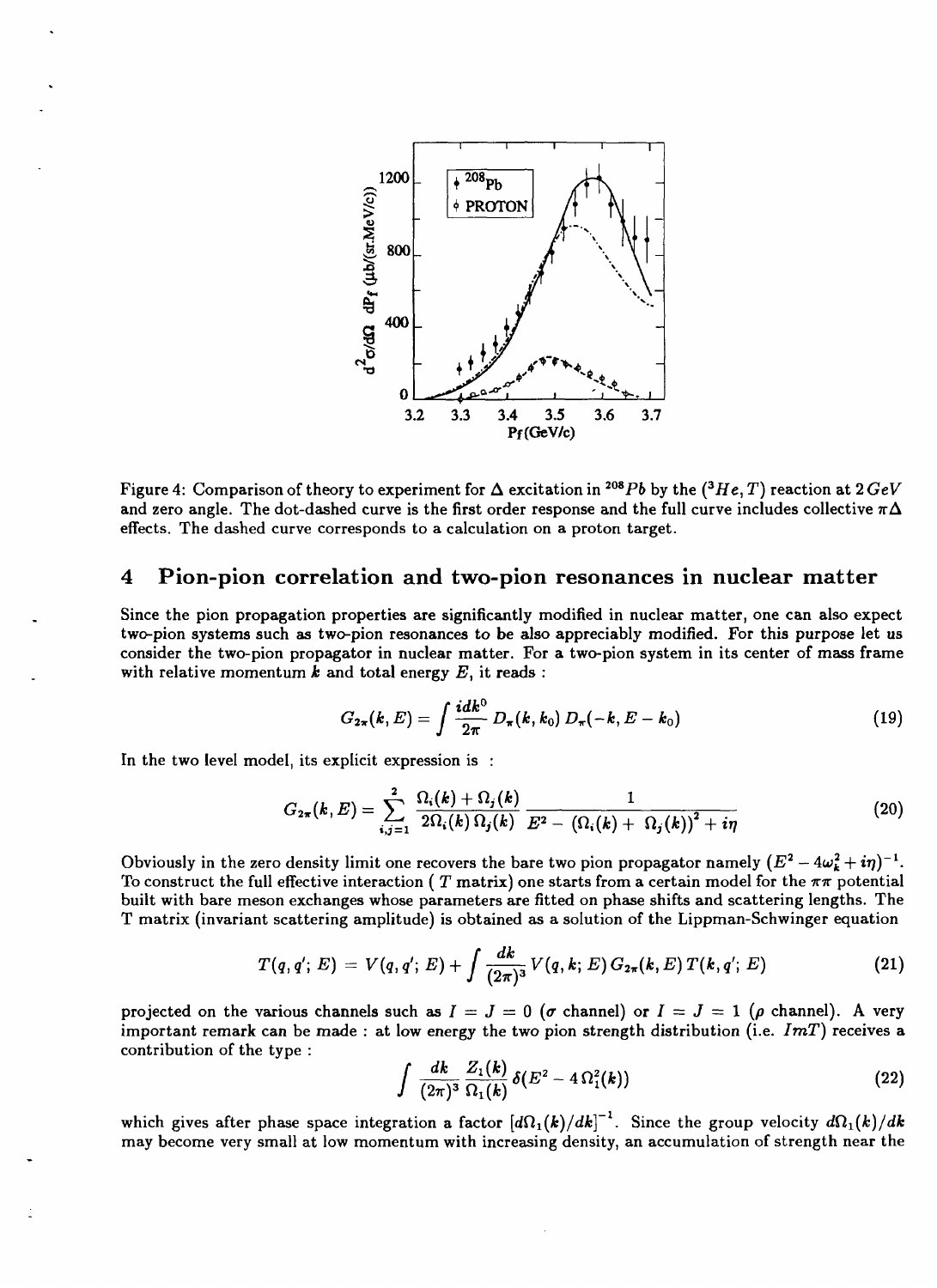

Figure 5:  $\pi\pi$  strength distribution in the sigma ( $I = J = 0$ ) channel for various values of  $\rho/\rho_0$ . The various sources of width of the quasi-pions are shown on the right side.

 $E = 2m<sub>\pi</sub>$  threshold can be produced. This very simple argument can be strictly applied only in the sigma channel since gauge corrections introduce other medium effects in the rho channel; this last point will be discussed in the next section.

The in medium pion-pion *T* matrix has been studied first in two phenomenological models. In the simplest one, described in [10] the  $\pi\pi$  interaction is described by a simple scalar exchange roughly simulating the coupling to the  $K\bar{K}$  channel. The other model is the much more sophisticated Jülich model [16] which explicitely incorporates the coupling to the *KK* channel. Although very different, these two models give very similar results for the  $I = J = 0$  channel. Both predict a very sharp structure near two-pion threshold with even the occurence of a two-pion  $I = J = 0$  bound state for a density slightly below normal nuclear matter density. It is important to check wether this effect survives when the width of the in medium quasi-pion is incorporated. This can be done by making the substitution

$$
\Omega_j(k) \to \Omega_j(k) + i \frac{Im \tilde{\Pi}^0(k, \Omega_j(k))}{2 \Omega_j(k)}
$$
\n(23)

where  $Im\tilde{\Pi}^0,$  calculated along the line  $j,$  takes into account the delta width, corrected from Pauli blocking [17], together with extra *2p2h* contributions not reducible to a delta width piece [18]. The imaginary part of the two-pion propagator is obtained through a spectral representation :

$$
Im G_{2\pi} = -\frac{1}{\pi} \sum_{0}^{E} d\omega Im D_{\pi}(k, E) Im D_{\pi}(k, E - \omega)
$$
 (24)

and the real part is calculated using dispersion relation. The results, with widths included, is depicted on fig. 5 for the first model. It appears that the sructure near two-pion treshold is still there.

When the coupling of the pion to the *ph* continuum is explicitely taken into account, a strong accumulation of stength below threshold is observed. In both models an instability with respect to pion pair condensation is reached at a density of 1.3 $\rho_0$  [18]. Obviously such a phenomenum would have dramatic consequences for the nuclear equation of state. It is likely an artefact of the approach which is in conflict with some chiral symmetry constraints; let us now discuss this point. It is possible to relate the  $I = J = 0 \pi \pi$  scattering amplitude at the soft point, defined through the Mandelstam variables  $s = m_{\pi}^2$ ,  $t = 0$ ,  $u = 0$ , to the  $\pi \pi$  sigma commutator. The low energy theorem, valid up to  $m_{\pi}^4$  correction,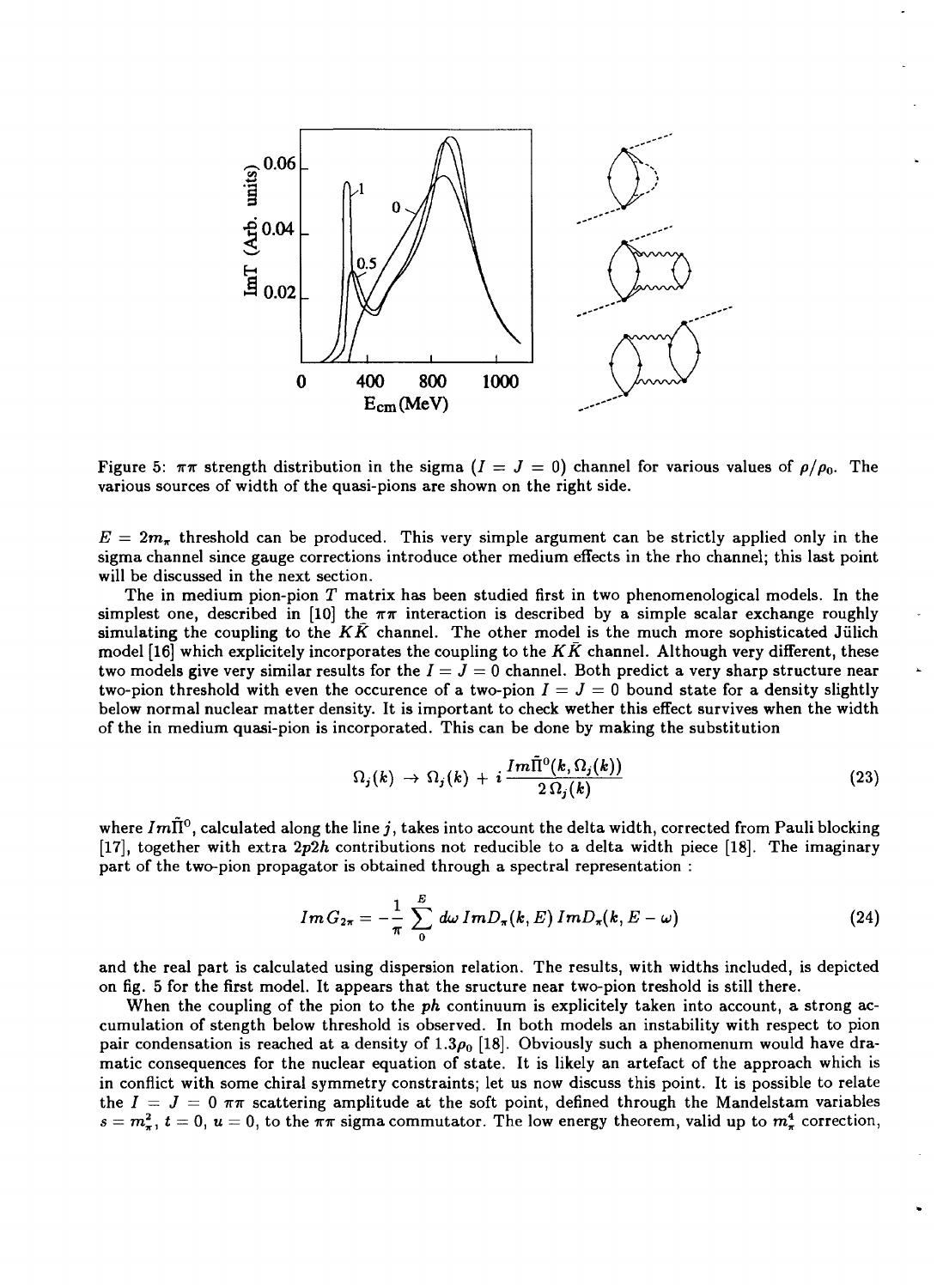

Figure 6: (6a):Invariant mass distribution for the  $\pi^+,\,\pi^+\pi^-$  reaction on various nuclei. The full curve is a prediction of the model of ref. 23 ,(6b): Rescattering of the two pions through the in medium *T* matrix

reads [18]

$$
T(s=m_{\pi}^2, t=0, u=0)=\frac{\Sigma_{\pi\pi}}{f_{\pi}^2}=\frac{1}{f_{\pi}^2}<\pi^i(k=0)[[Q^5, [Q^5, H]]]\pi^i(k=0)>=\frac{m_{\pi}^2}{f_{\pi}^2}
$$
(25)

This result should be contrasted with the Weinberg result [19] at the physical threshold which gives

$$
T(s=4m_{\pi}^2, t=0, u=0)=-7\frac{m_{\pi}^2}{f_{\pi}^2}
$$
 (26)

and indicates a sign change when going off-shell. Although the soft-pion amplitude is not directly relevant to the  $\pi\pi$  scattering amplitude it is possible to reach kinematical conditions which are very close to the point where the low energy theorem (25) applies. Hence, one may suspect that the soft-pion constraint will generate repulsion below threshold which is completely absent in the two above phenomenological models. For this reason chirally consistent models have been considered such as linear sigma model, gauged non linear sigma model or an improved version of the Julich model [18]. An other well known problem is the way of preserving symmetries in the unitarization procedure. One needs a kinematical prescription for the off-shell continuation of the  $\pi\pi$  potential in the scattering equation. Depending on the prescription, the chiral properties of the type of (26) present at the tree level may or may not be conserved in the iteration. The problem is especially critical within the Blankenbecler- Sugar choice (the intermediate pion are on the energy shell but not on the mass shell). One possible solution is to employ a substracted dispersion relation to extract the real part of the *mr* propagator. For instance, in the free case this is equivalent to make the replacement :

$$
G_{2\pi}(k,E) = \frac{1}{\omega_k} \frac{1}{E^2 - 4\omega_k^2 + i\eta} \rightarrow \frac{E^2}{4\omega_k^2} \frac{1}{\omega_k} \frac{1}{E^2 - 4\omega_k^2 + i\eta}
$$
(27)

The presence of the explicit  $E^2$  factor ensures that the contribution of the iteration terms are of higher order in  $m_{\pi}^2$ , thus maintaining the chiral properties present at the Born term level. This procedure is nevertheless not totally satisfactory and a very good discussion of this important but rather technical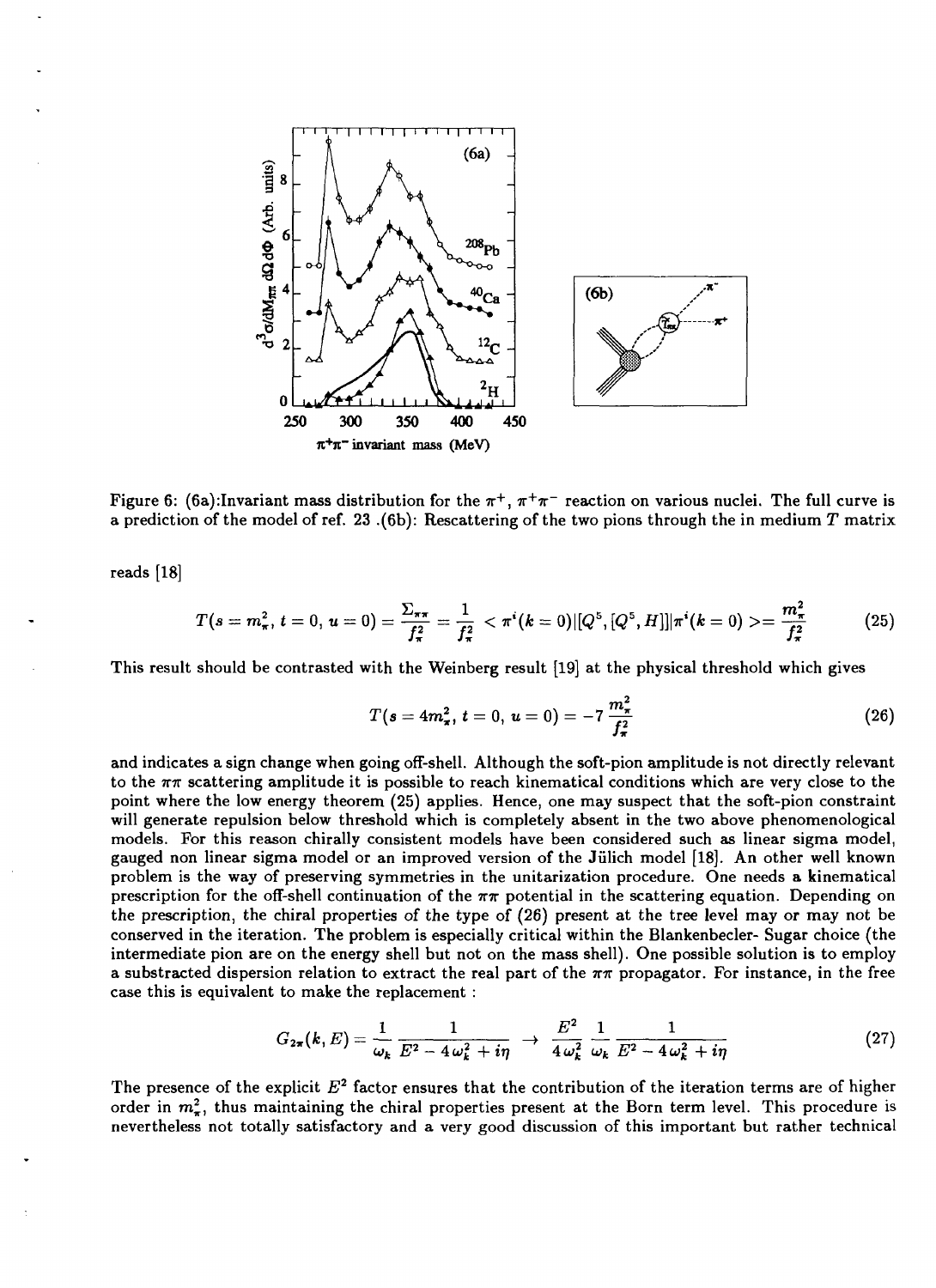problem can be found in [20]. However, once these chiral symmetry constraints are incorporated the pion pair condensation becomes strongly disfavored although some accumulation of strength below or near *2n* threshold remains present.

Needless to say that a sizeable reshaping of the in medium  $\pi\pi$  interaction is of utmost interest for the saturation mechanism since correlated pion exchange is a leading piece of nucleon-nucleon attraction. It is thus crucial to have some experimental information about this kind of in medium two-pion correlation. A possible evidence for these effects is provided by the  $\pi-2\pi$  data of the CHAOS collaboration at TRIUMF [21]. As shown on fig.6a, the measured  $\pi^{+}\pi^{-}$  invariant mass spectrum shows a strongly A dependent structure near threshold. This effect, absent in the  $\pi^+\pi^+$  channel which is a pure  $I=2$  isospin, indicates this is not a threshold (cusp) effect. A plausible explanation would be the in medium rescattering (fig. 6b) of the pions in the scalar-isoscalar channel, generating a sharp structure as explained above. We are now in the process of incorporating this medium rescattering [22] on top of the detailed model of [23] which itself (full line of fig. 6) cannot explain the data.

## 5 The rho meson in hot and dense hadronic matter

The modification of vector meson masses at high temperature and/or density is a vividly debated subject. In particular, many theoretical works have been devoted to the rho meson whose mass spectrum in dense matter can be studied, through dileptons production, in relativistic heavy ion collisions. For instance in the phenomenologically well established vector dominance picture (VDM), the dilepton production rate is directly proportionnal to the imaginary part of the rho meson propagator

$$
\frac{dN_{l^+l^-}}{d^4x\,d^4q}=-\frac{\alpha^2}{3\pi^2M^2}\,\,\frac{3m_\rho^4}{\pi g^2}\,\,\frac{1}{e^{q_0/T}-1}\,\,\frac{Im\Sigma(q_0,T)}{\left[q_0^2-m_\rho^2-\Sigma(q_0,T)\right]^2}\qquad \qquad (28)
$$

where g is the VDM coupling constant and  $m_\rho$  the free space rho meson mass. Here in equ.(28) we have assumed, for simplicitely, back to back kinematics for which the invariant mass *M* of the pair coincides with the energy *q0* of the rho at rest. *T* is the temperature of the fireball and the physics is contained in the in medium rho self-energy  $\Sigma(q_0,T)$ . We will see below how this formula can be adapted to a realistic non-equlibrium situation.

Using current algebra and PCAC [24] it is possible to show that at finite temperature the mass of the rho meson remains unchanged to order  $T^2$ . Corrections to higher order in temperature are not controlled by chiral symmetry alone. Indeed to order  $T^4$  explicit chiral models show opposite behaviour. For instance the linear sigma model implemented with vector mesons [25] predicts a decrease of the rho meson mass to order  $T^4$ . On the other hand a non linear version of the sigma model [26] finds an increase of this mass to order  $T^4$ . At critical temperature both agree qualitatively in that the masses of the  $\rho$  and the  $a_1$  become degenerate at a value around  $1 \, GeV$ .

It is well known that in the limit of vanishing quark masses the QCD action is scale invariant. However this approximate scale invariance is explicitely broken by quantum fluctuations in the renormalization procedure. The divergence of the associated scale current, equal to the trace of the energy-momentum tensor, is given by the so called trace anomaly [27]

$$
\partial_{\mu}D^{\mu} = T^{\mu}_{\mu} = m_q \,\bar{q}q - \frac{\beta(g)}{2g}G^a_{\mu\nu}G^{\mu\nu}_a \tag{29}
$$

Where  $g = (\alpha_S/4\pi)^{1/2}$  is the QCD coupling constant and  $\beta(g)$  the usual Gell-Mann-Low function governing its evolution. In addition there is a large spontaneous breaking of scale invariance by the gluon condensate  $\langle G.G \rangle = \langle (\alpha_s/\pi)G^a_{\mu\nu}G_a^{\mu\nu} \rangle_{vac} \simeq (360 \, MeV)^4$ . It has been proposed that this scale symmetry should be formally present in the Lagrangian of effective theories [28]. This can be achieved by introducing, through simple dimensional analysis, a scalar dilaton field  $\chi$  in the standard chiral Lagrangian, according to

$$
\mathcal{L} = \frac{f_{\pi}^2}{4} \left( \frac{\chi}{\chi_0} \right)^2 tr_f \, \partial_{\mu} U \partial^{\mu} U^{\dagger} - c \left( \frac{\chi}{\chi_0} \right)^3 tr_f \left( m_q (U + U^{\dagger}) \right) - \frac{1}{2} \partial^{\mu} \chi \partial_{\mu} \chi - V(\chi) + \dots \qquad (30)
$$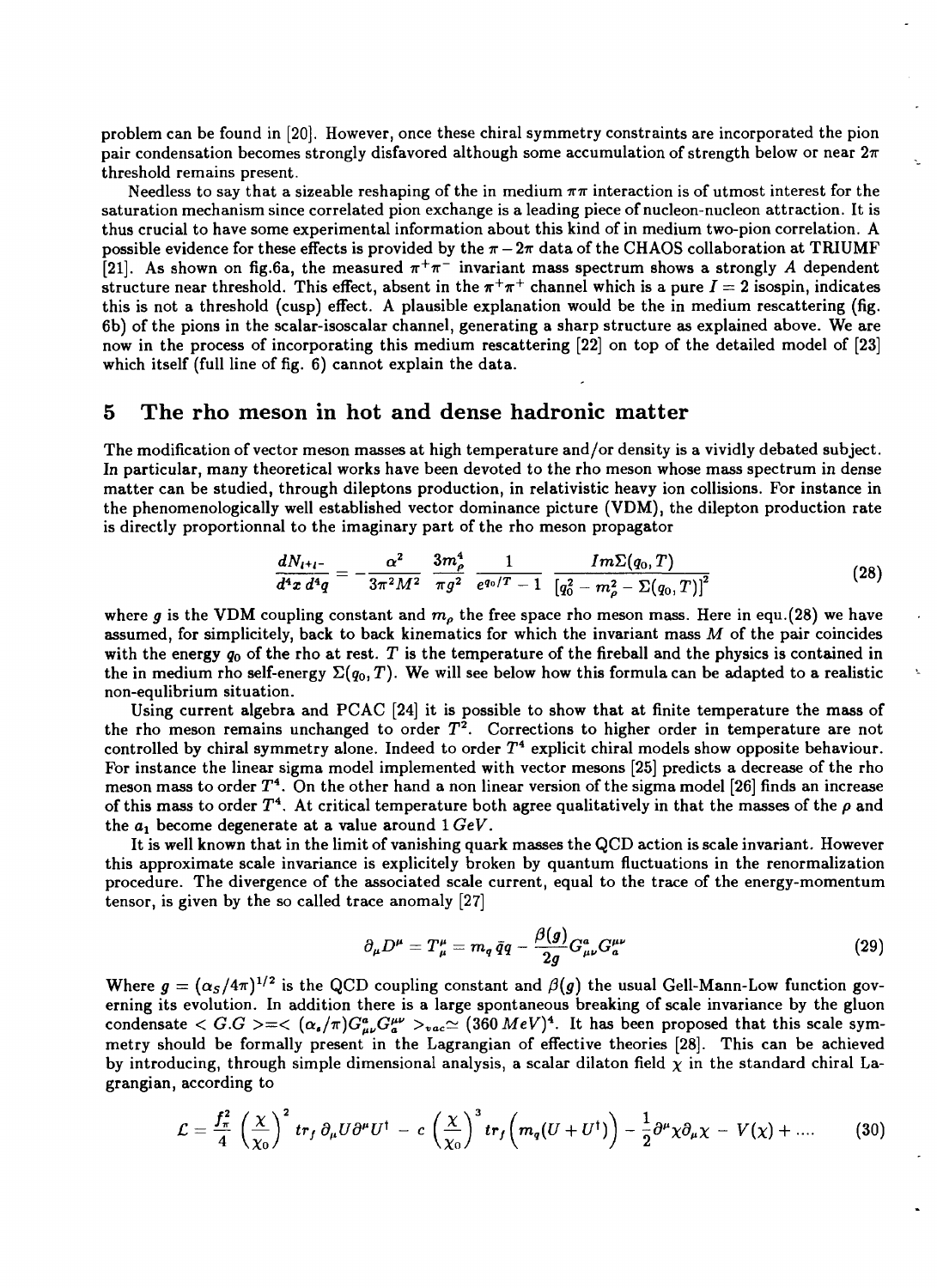

Figure 7: Medium corrections to the rho meson propagation; see explanation in the text.

where  $U = exp(i\vec{\tau} \cdot \vec{\phi}/2)$  and  $\vec{\phi}$  is the pion field. The potential  $V(\chi)$  models the quantum effects responsible for the scale anomaly [29] and drives the vacuum expectation value of the  $\chi$  field to a non zero value given by the gluon condensate  $\chi_0^4 \sim < G.G >$ . This approach may be questionable since, at the principle level, a low energy effective theory should be built, using renormalization group techniques, from the elimination of short wavelength quark-gluon degrees of freedom in favor of effective hadronic degrees of freedom. In that respect it is not easy to imagine how such an effective theory can keep a memory of the basic scale invariance since, by definition, its construction breaks scale invariance. However it leads to interesting scaling laws at finite temperature and/or baryonic density [30].

$$
\frac{\chi^*}{\chi_0} = \left(\frac{^*}{}\right)^{\frac{1}{4}} = \left(\frac{<\bar{q}q>^*}{<\bar{q}q>}\right)^{\frac{1}{3}} = \frac{f^*_{\pi}}{f_{\pi}} = \frac{m_V^*}{m_V} = .... \tag{31}
$$

Incorporation of vector mesons, with help of the KSFR relation, in such a scheme shows that their masses decrease with increasing *p* and/or *T* like fractional powers of the condensates.

Recent dilepton production data from the CERES collaboration at CERN/SPS [31] show a spectacular reshaping of the mass spectrum in *S + Au* collisions at 200 *GeV* per nucleon. The rho itself is depleted and there is an enhancement in the 500 *MeV* invariant mass region (see fig.8). Calculations based on the quark-gluon scenario turn out to be unable to reproduce the observed enhancement. A recent transport model calculation [32] has shown that the data can be reproduced provided the free space rho meson mass is replaced by the in medium dropped rho meson mass (fig.8a). In other words one is tempted to say that these data constitute an experimental evidence of partial chiral symmetry restoration. Nevertheless this statement should be at least moderated since more conventionnal many body effects [33] may explain the major part of the effect.

In the invariant mass region of interest the basic process is the  $\pi^+\pi^-$  annihilation into a rho wich subsequently converts into a virtual photon. The first medium correction is the replacement of the bare pions by collective quasi pion modes  $\pi^*$  (*i.e.* the pionic branch) dressed mainly by delta-hole excitations (fig 7a). Gauge invariance in the medium requires to incorporate other processes such as, among others, those represented on fig. 7b and 7c. The main effect of the vertex correction diagram (fig.7b) is to kill the structure at  $2m_{\pi}$  coming from the dressing of pions (fig.7a). The diagram of fig.7c represents the coupling of the rho to  $\pi^*(\Delta h)_T$  states. The suffix T means that these Delta-hole states are the spin transverse ones, *i.e.* those excited in photon reactions and not directly coupled to the pionic branch. They lead to a structure in the invariant mass region  $M \ge m_{\pi} + \omega_{\Delta} \sim 500 MeV$ . Similar conclusions have been reached in ref.[34, 35]. This effect accelerated by the consistent modification (of RPA type) of the in-medium form factor (the denominator of the propagator in equ.28) may provide an alternative explanation of the experimental enhancement.

We have quantitavely checked this mechanism [36] by performing the full calculation of dilepton production within the scheme of [33]. We have extracted the time evolution of temperature and baryonic abundance from transport results [32] and integrated (28) over time, taking into account acceptance corrections [37]. For instance, at the initial time the temperature is 170 *MeV* and the nucleon and delta densities are 1.0 $\rho_0$  each. Some theoretical improvements (inclusion of  $NN^{-1}$ ,  $N\Delta^{-1}$ ,  $\Delta\Delta^{-1}$  and thermal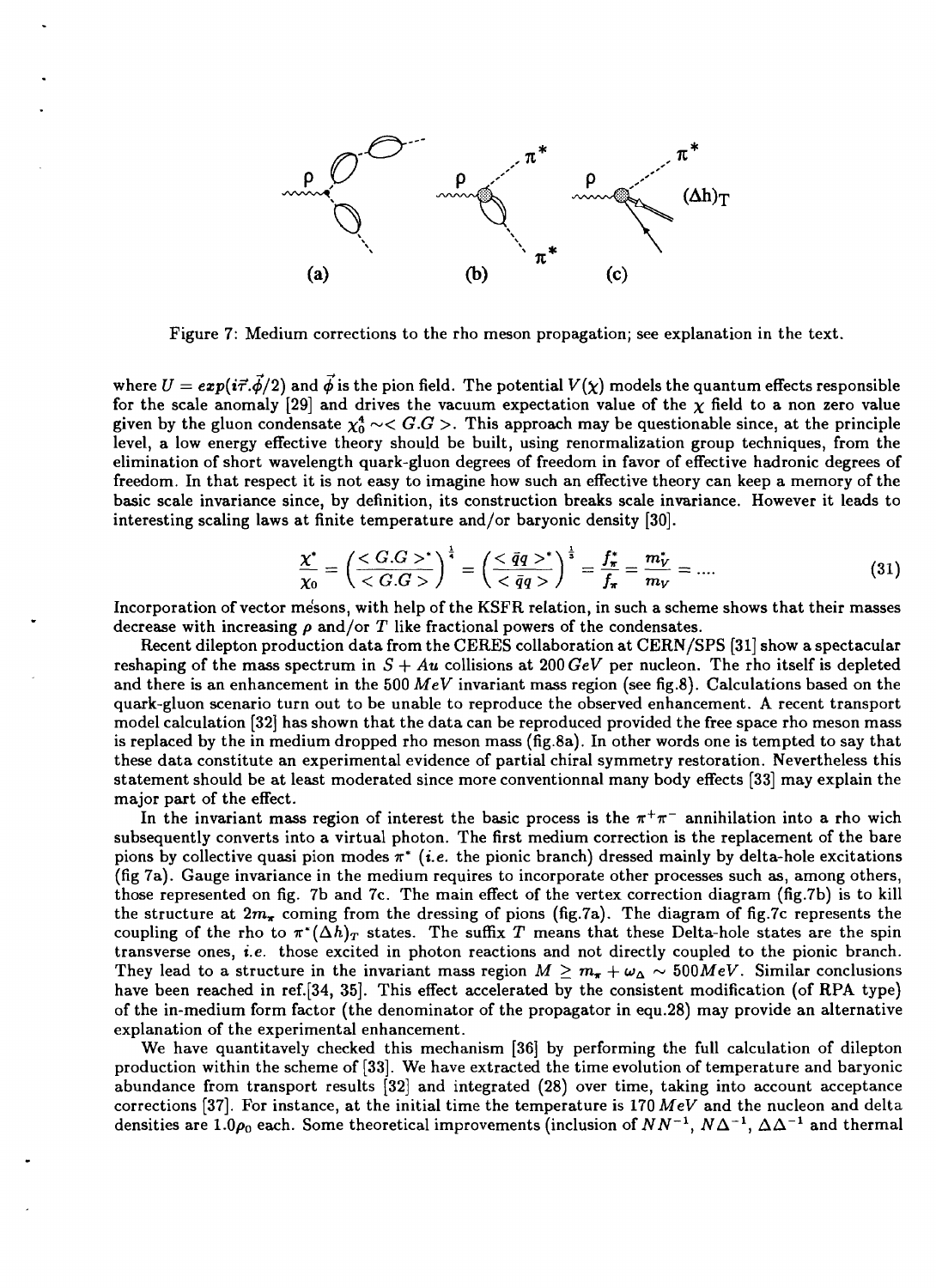

Figure 8: Effect of the in medium modified  $\rho$  meson mass (8a) and of many body mechanisms associated with  $\pi^*$  and  $\Delta$  (8b) compared to CERES data. The dotted curves correspond to the bare rho calculation.

effects in the corresponding bubbles) have been added to the original calculation. The result is displayed on fig.8b where we see that these many-body mechanisms may explain a very important part of the effect. Nevertheless, there is still some room for those mechanisms associated with a fundamental modification of the QCD vacuum. Thus, a consistent theoretical framework, including both types of effect, has to be elaborated in view of the next generation of dilepton experiments with the HADES detector at SIS.

Aknowledgement : Much of the material presented in this talk has benefited from collaboration and discussions with Z. Aouissat, J. Delorme, M. Ericson, R. Rapp, P. Schuck and J. Wambach.

# References

- [1] T. Ericson and W. Weise, Pions and nuclei, Clarendon Press-Oxford, 1988
- [2] M. Gell-Mann, R.J. Oakes and B. Renner, Phys. Rev. 175 (1968) 2195
- [3] T.D. Cohen, R.J. Furnsthal and D.K. Griegel, Phys. Rev. C45 (1992) 1881
- [4] G. Chanfray and M. Ericson, Nucl. Phys. A556 (1993) 427
- [5] S. Weinberg, Phys. Rev. Lett. 17 (1966) 616
- [6] G. Chanfray, M. Ericson, J. Wambach, in preparation
- [7] M. Ericson, Phys. Lett. B301 (1993) 11
- [8] J. Delorme, G. Chanfray and M. Ericson, Nucl. Phys. A603 (1996) 239
- [9] M.C. Birse and J. Mac Govern, Phys. Lett. B309 (1993) 231
- [10] G. Chanfray, Z. Aouissat, P. Schuck, W. Nörenberg, Phys. Lett. B256 (1991) 325
- [11] P. Guichon and J. Delorme, Proc 5<sup>emes</sup> journees d'etudes Saturne, (Piriac, 1989)